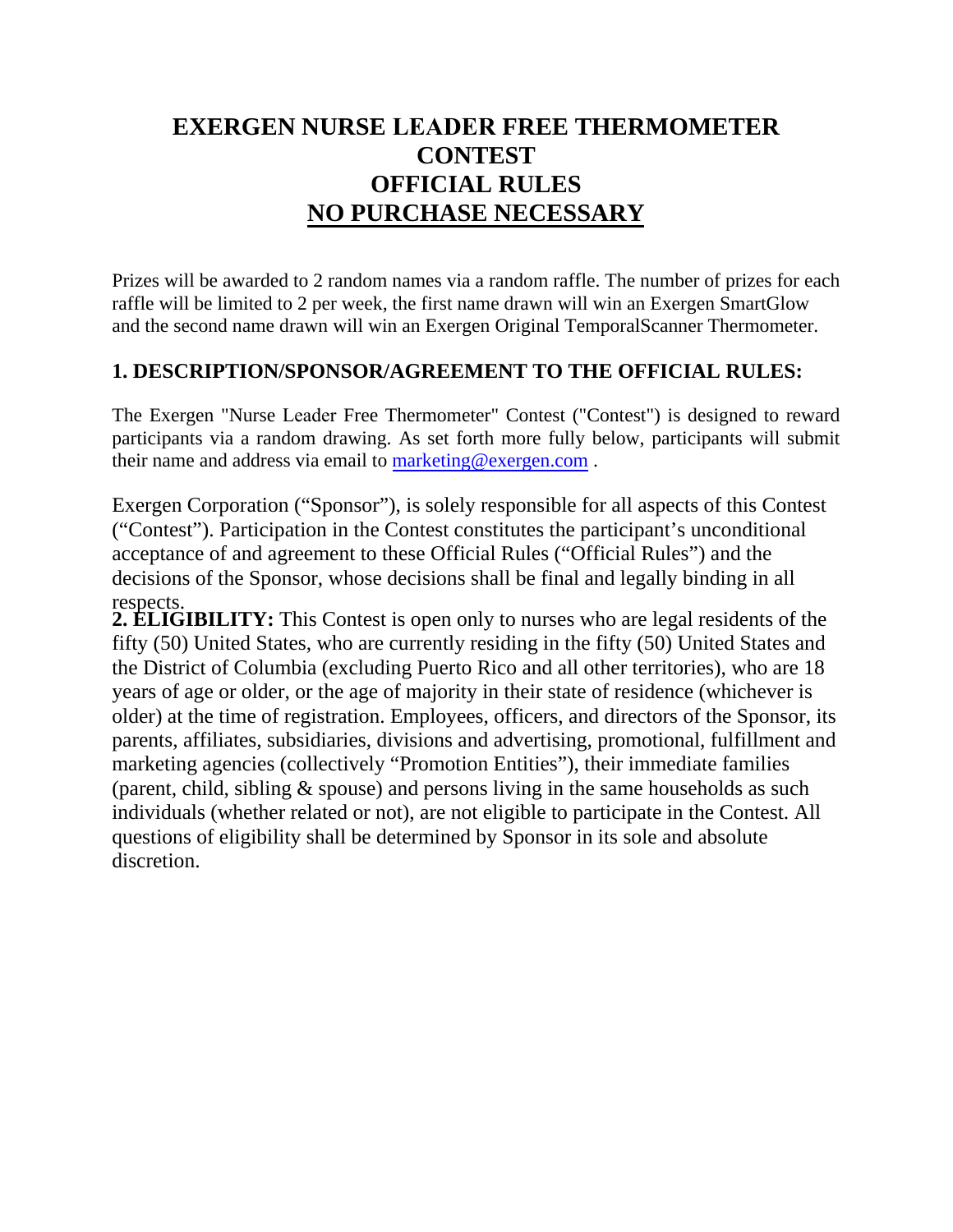#### **3. How to Enter the Contest**

There is No Purchase Necessary to participate in the Contest. During the Contest period, visit www.exergen.com/nurseleader and submit an email with your name and address.

**Limit (1) one entry per person per during the 10 week Entry Period**. Multiple participants are not permitted to share the same email address. Any attempt by any participant to obtain more than the stated number of entries by using multiple/different email addresses, identities, registrations and logins, or any other methods will void that participant's entries, and that participant may be disqualified. Use of any automated system to participate is prohibited, and will result in disqualification. Sponsor is not responsible for lost, late, incomplete, invalid, unintelligible, or misdirected registrations, which will be disqualified. In the event of a dispute as to any registration, the authorized account holder of the email address used to enter will be deemed to be the entrant. The "authorized account holder" is the natural person assigned an email address by an Internet access provider, online service provider or other organization responsible for assigning email addresses for the domain associated with the submitted address. Potential winners may be required to show proof of being the authorized account holder. All entries become the sole and exclusive property of Sponsor, and will not be returned. Sponsor reserves the right to contact entrants and all other individuals whose email address is submitted as part of this Contest. Normal internet access and usage charges imposed by your online service will apply.

If Sponsor is notified that any element of an entrant's Submission infringes upon the rights of another person, or receives a legally valid request to remove or invalidate the affected entry because of such infringement, such entry may be removed and disqualified from the Contest in Sponsor's sole discretion. No entrant will be eligible to receive a prize unless Sponsor determines, in its sole and absolute discretion, that such entrant's Submission has been or can be sufficiently cleared for legal purposes, and such entrant has complied with the terms of these Official Rules. By entering the Contest, all entrants: (a) give the Promotion Entities full and complete usage rights to the Entry Materials (as defined below); (b) agree that all Entry Materials become the sole and exclusive property of Sponsor for its use, as it deems appropriate, and for no further compensation, acknowledgement of or approvals by entrant and (c) agree that no Entry Materials will be returned to entrants. "Entry Materials" include: [1] all information and material submitted by you in connection with the Contest, including the entry information and all other forms, contracts or releases required to be submitted by you, whether required by Sponsor prior to or after entry; and [2] your name, likeness, image and biographical data as contained in or reflected by the entry.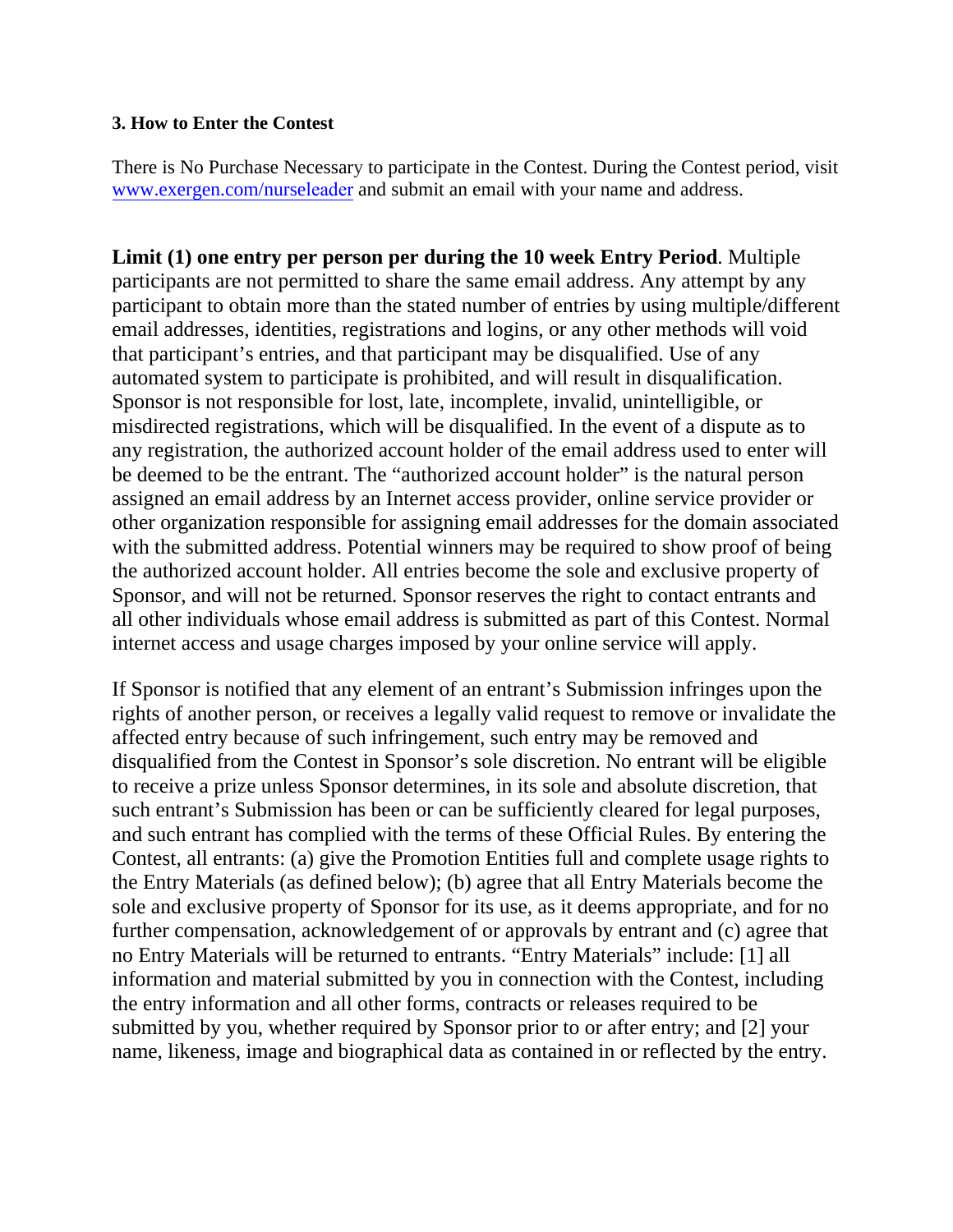#### **4. Winner Selection**

Every Thursday afternoon at 5PM EST. Exergen will randomly draw 2 names from the complete list of emails submit via www.exergen.com/nurseleader.

Sponsor's game clock will determine whether entries have been timely received. All entries received by 5PM, Thursday will be eligible for the prizes given that week.

Winners will be selected and notified on a weekly basis.

#### **5. Entry Requirements**

Follow the criteria below when submitting your Contest entry at www.exergen.com/nurseleader

### **b) An email filled in with FREE THERMOMETER on the subject line, followed by your name and mailing address.**

By entering this Contest you give Exergen Corporation the authorization to use your name, photo, or likeness in promotional materials without further compensation.

#### **6. Winner Notification**

Each winner will be notified by email within 48 hours from date of winner's determination.

#### **7. Prizes and Approximate Retail Values: One (1) Exergen Temporal Scanner (home model)**

Winners will receive a home model of the Exergen Temporal Scanner thermometer (ARV of prize is \$49.99). One SmartGlow TemporalScanner and one Original TemporalScanner thermometer will be raffled off weekly for 10 weeks. No transfer, substitution or cash equivalent for any prize will be permitted, except at the sole discretion of the sponsor. No responsibility or liability is assumed for damages, losses or injury resulting from acceptance or use of any prize.

## **8. General Rules**

The Exergen Corporation is not responsible for undeliverable, lost, delayed, misdirected or misaddressed email or any other issues regarding the electronic delivery of the entry or for electronic or human errors of any kind. Failure to comply with any published Contest rules is grounds for immediate disqualification from the Contest. Sponsor and its agencies will have no liability or responsibility for any claim arising in connection with your participation in the Contest or the awarding of prizes. Winners assume all liability for any injury or damage caused, or claimed to be caused, by participation in the Contest or use or redemption of a prize.